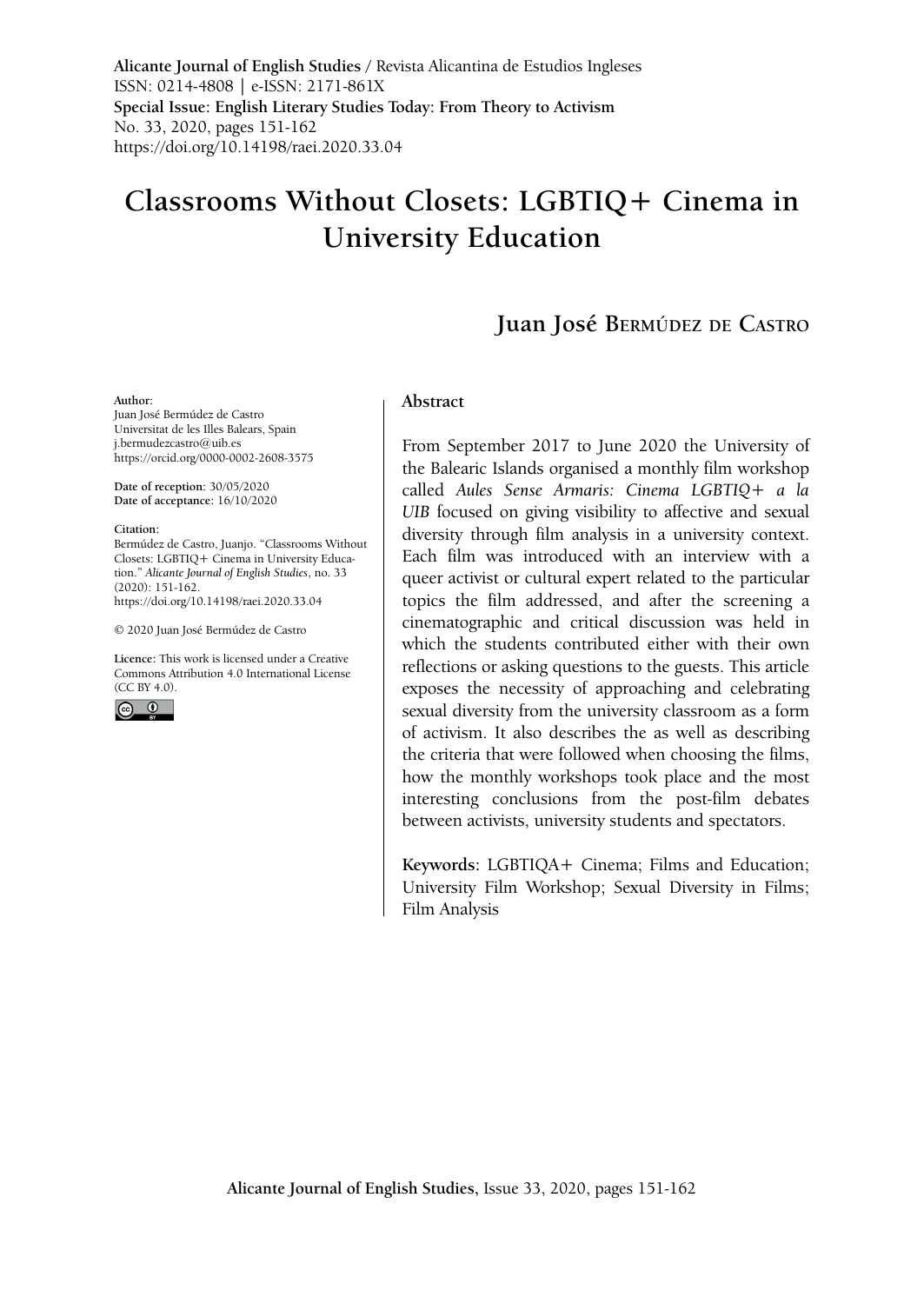### **1. Motive: Why** *Aules Sense Armaris*

If there was a motive that prompted the film university workshop series*Aules Sense Armaris*, it was Sedwick's reference in her article "Queer and Now" to the large number of teen suicides within the LGBTIQ+ community: "Queer teenagers are two to three times likelier to attempt suicide, and to accomplish it, than others" (1993, 1). This means that up to 30 percent of teen suicides are likely to be LGBTIQ+ individuals. It is true that the hard and striking statistics that Sedwick provided referred to 1993, almost 30 years ago, and things have changed. However, hate crimes and street attacks on queer people in countries with LGBTIQA+ legislation and which are supposedly LGBTIQ+-friendly are today extremely frequent, to say nothing of what occurs in those––still so many––other countries in which being queer directly implies the possibility of being legally tortured, and receiving long prison sentences or the death penalty. Queer people are still at risk, and in the case of queer adolescents, this risk is even higher. Being sexually non-normative and assume one's sexual nonconformity at an early age is not an easy process, as Sedwick's statistics prove. In "Queer Feelings," Ahmed also approaches this worrying reality when she asserts that living a queer life inevitably implies a brave and constant "discomfort with the script of heteronormative existence" (2004, 151). Things may have changed since 1993, yet there still seems to be a lot of work to be done.

Queer survival involves a variety of manifestations and experiences, which, even though they may differ enormously in scale, are all related to the confrontation of the heteropatriarchal and LGBTIQ+-phobic system. In the best of scenarios, queer teenagers are forced to hide their doubts and lie to themselves when they do not want to see that they are not the girl or boy that their parents/teachers/classmates/friends expected them to be; they must keep silent about their feelings out of fear of being insulted or becoming the object of bullying in their class, or because they prefer not to notice their loved ones' disappointed faces. In the worst case, queer teenagers are directly stigmatised and suffer persistent threats and violence—physical, social, legal, symbolic which may prove lethal. They are adolescents, and they do not usually have the emotional and intellectual tools that an adult has to confront endless harassment at school and conflicting situations at home. However, two thirds of queer teenagers survive, maybe unconsciously, but definitely courageously. That is why queer teaching and writing, and incorporating LGBTIQ+ activities into school and university curricula is so important: to raise awareness and make invisible feelings, desires, and LGBTIQA+ discourses visible as early as possible. As Butler remarks in "Critically Queer," "where there is an 'I', there is first a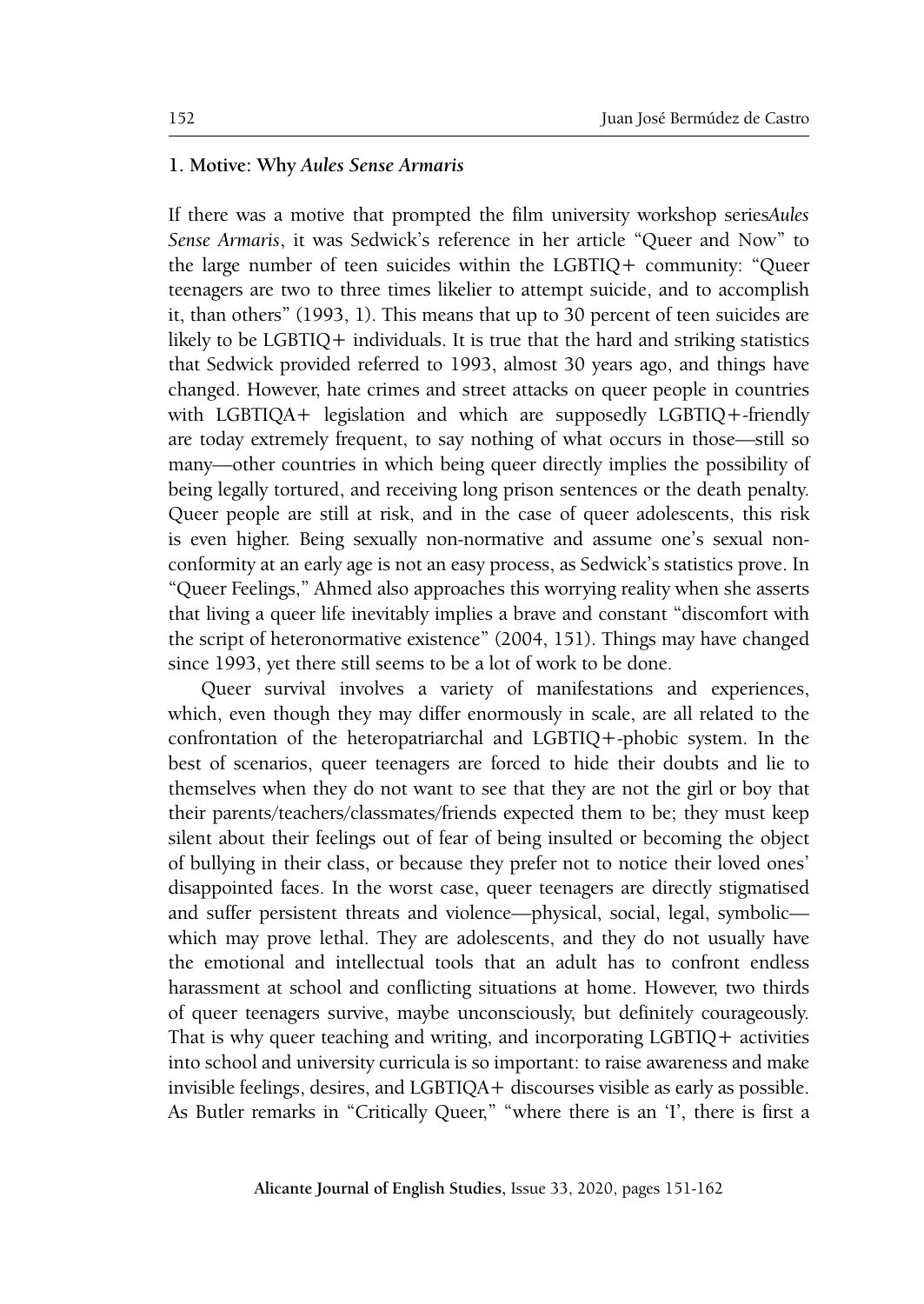discourse that precedes and enables that 'I'. Thus, there is no 'I' who stands behind discourse. On the contrary, the 'I' only comes into being through being interpellated. The discursive social recognition precedes and conditions the formation of the subject" (1993, 18).

LGBTIQ+ journalist Rubén Serrano, in his Prologue "*Vidas que ya no se callan*" ("Lives That Do Not Keep Silent Anymore") to the anthology of new queer narratives *Asalto a Oz* (*Assault on Oz*), states that queer teenagers need to find their feelings and doubts, and indeed themselves, represented in queer stories, characters and books which act as referents that remind them that they are not alone (2019, 11). Trans activist Roberta Marrero in *We Can Be Heroes: Una celebración de la cultura LGTBQ+* (*A Celebration of LGBTQ+ Culture*) refers to her appetite for queer cultural references when she was a teenager as being the strongest weapon she had to find herself, her place in the world, and to fight against intolerance (2018, 9). Indeed, finding non-normative referents in highor popular culture is crucial as a prime resource for the emotional survival of queer teenagers. As arts professor Ricard Huerta underlines in *Transeducar: Arte, Docencia y Derechos LGTB* (*Transeducating: Arts, Teaching, and LGBT Rights*), if when in class teachers or professors talk about Michelangelo, Caravaggio, Francis Bacon, Frida Kahlo, Andy Warhol, Oscar Wilde, and hide these artists' sexual orientation from their students, not only are they preventing their students' access to knowledge—since understanding these artists' work means being aware of their involvement in the historical fight for LGBTIQ+ rights and freedom—but they also become accomplices in the perpetuation of an archaic and LGBTIQ+ phobic pattern that diminishes these artists' fearless dissidence (2016, 13-14).

The inclusion of LGBTIQ+ movies in university education responds to the world's current colossal appetite for TV series and films. Indeed, it could be said that they have become one of the average public's main sources of inspiration in their search to understand the world and themselves. Some people may consider this appetite for films and TV series simple entertainment, a way of escaping life instead of exploring it. However, if a film or TV series is good, it can make people empathise with other completely different approaches to life to the point that they can modify, enhance, and improve their own. As scriptwriter Robert McKee remarks, films are not an escape from reality, but rather the opposite, "a vehicle that guides us in our comprehension of reality, our best ally to make some sense and coherence out of the anarchy of existence" (1993, 5-6).

Teaching and projecting queer cinema during both academic years 2018- 19 and 2019-20, firstly in the aseembly hall of the University of the Balearic Islands, and then in Palma's Arthouse Cinema, meant providing cinematographic referents to students who might be afraid of expressing their sexual orientation or identity out of fear of being rejected just for being different. From September to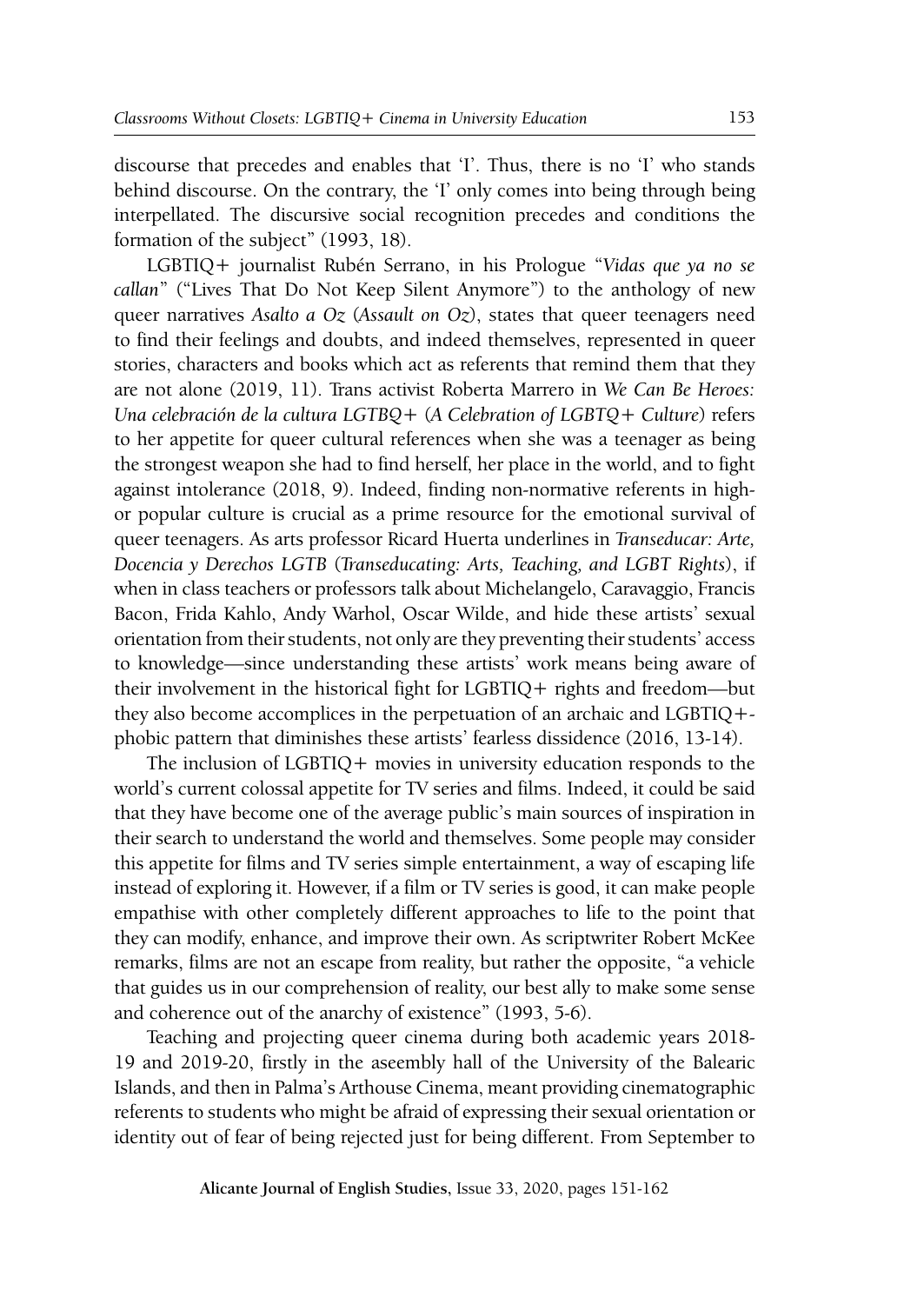Juny, the first Friday of each month at 7pm, a film screening was held that was preceded by an interview with an LGBTIQ+ activist or expert with knowledge of the particular topic of each film, in order that students could also meet real and not only fictional referents, queer survivors who have bravely and successfully defied gender normativity. *Aules sense Armaris* became a university space of freedom, debate, and critical thinking, where students, LGBTIQ+ activists, and spectators interacted and celebrated diversity in all its forms.

#### **2. The Selection of Films and Activist Guests: Organizing** *Aules sense Armaris*

*Aules sense Armaris: Cinema LGBTIQA+ a la UIB* started in September 2018 as a modest project that would take place monthly during the academic year 2018-19 as part of the cultural activities organized by the Vice-chancellorship of Cultural Projection and the Cultural Activities Office of the University of the Balearic Islands. The film sessions did not take place on the main campus on the outskirts of Palma, but in the assembly hall of a university building located in the city centre in order to make it easier for people to attend on a Friday night. The film forum was advertised as a golden opportunity to watch good LGBTIQ+ cinema for free but also to emphasise the opportunity for reflection provided by post-screening discussion of the films and key aspects in the historical fight for LGBTIQ+ rights with the invited queer activists from the field of culture.

The selection of the films that were projected was not easy, as it was made following some basic but essential criteria. Firstly, the identity indicated by each and every letter and symbol in the acronym LGBTIQ+ had to be represented in at least one film during each year-long program. Secondly, the nationality of the films was important in order to avoid an exclusively Eurocentric or Western approach. *Aules sense Armaris* was guided by postcolonial concerns and tried to include films with different alternative perspectives and with directors from each continent. In this respect, the film workshop was theoretically framed within what Schoonover and Galt explain in detail in *Queer Cinema in the World*: queerness takes its place on a world stage, and non-Western LGBTIQ+ independent cinema is the perfect—sometimes the only—occasion to make non-Western queer desire visible on a global scale (2016, 1). In this way, *Aules sense Armaris* accepted the challenge of representing queerness crossculturally. Another key factor taken into account when selecting the films was that there should be significant representation of women directors in the program. According to the Center for the Study of Women in Television and Film, women only accounted for 4 percent of director's working on the top 100 grossing films in 2018 (Lauzen 2020, 1). *Aules sense Armaris* deliberately broke this celluloid glass ceiling, and the films directed by women that were projected and discussed in fact outnumbered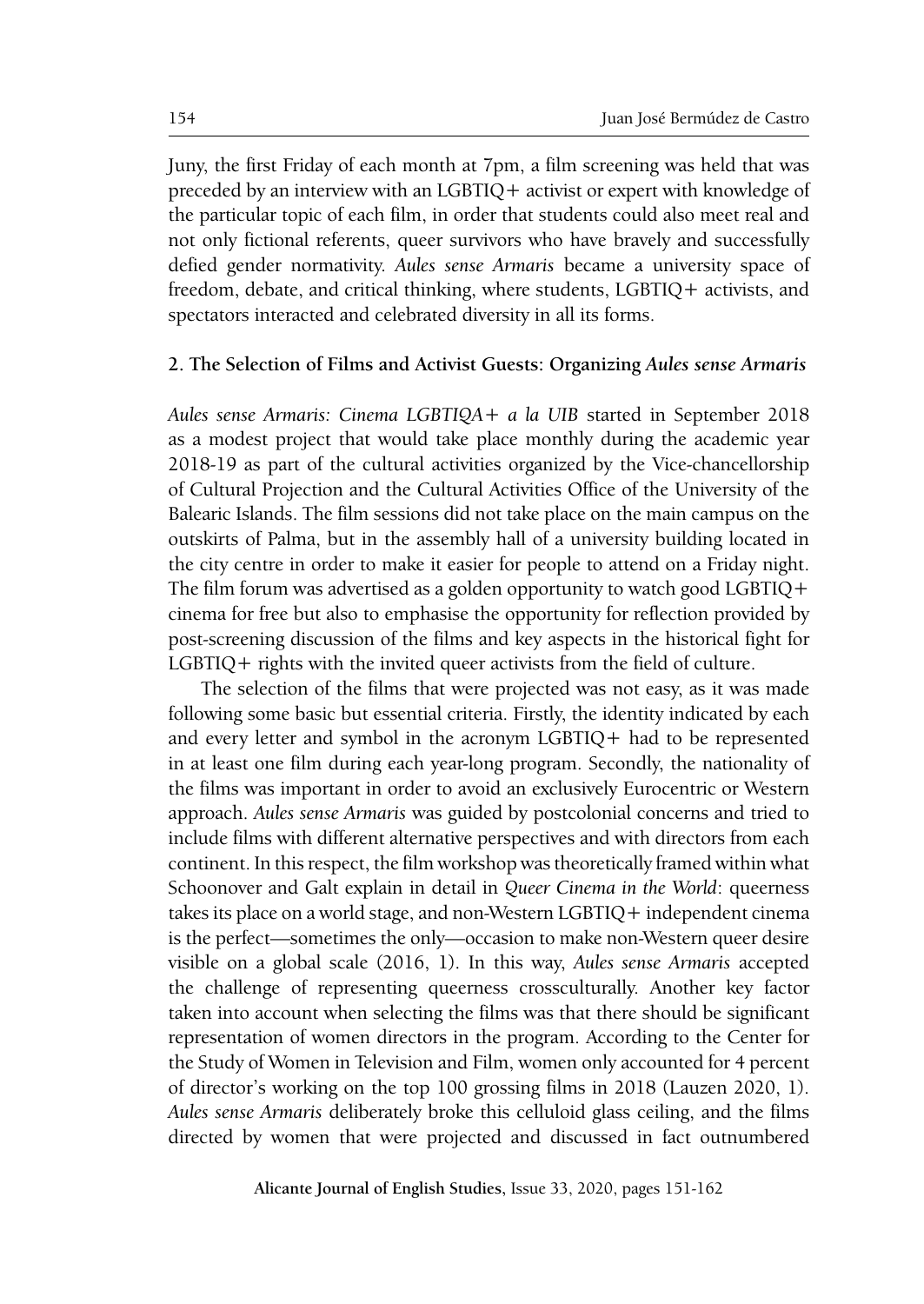those directed by men. The films selected also had to pass the Vito Russo Test, which means that the film contains a character that is identifiably LGBTIQ+, who is not solely or predominantly defined by their sexual orientation or gender identity, and who is involved in the plot to the extent that their removal would have a significant effect, meaning that the character has not simply added to provide colourful commentary in an act of pink washing or to reach a quota: the character must matter ("The Vito Russo Test" 2014). . And finally, another essential criterion was the cinematographic quality of the films chosen, which were required to have unquestionable aesthetic features.

Starting with lesbian representations, the selected films were: *Carol* (2015), which narrates the hidden love story between a well-off older married woman and a young women working temporarily in a department store in 1950s America; *Rafiki* (2018), which depicts the romance between two young women in Kenya amidst family and social pressures; and *The Hours* (2002), which shows three different women in the 1920s, 1950s and 2000s, whose lives are interconnected by Virginia Woolf's novel *Mrs Dalloway*. Sometimes the films included characters that cannot easily be categorized ias relating to one single letter in the acronym, fortunately. That is the case of *The Kids Are All Right* (2010), which shows a longtime lesbian marriage that falls into crisis when one of the women has an affair with a man, and which, along with lesbian identity, allowed the introduction of bisexuality and bisexual concerns into the film seriesseries. The couple in this film are also raising two teenagers, which left space to consider and celebrate same-sex parents and diverse families. Other examples of multiple letters being addressed by a film were O*Pride* (2014), which depicts how a group of lesbian and gay activists supported miners during the 1981 miners' strike in UK, and *Milk* (2008), a biopic of the US gay rights activist and politician Harvey Milk, showing how he was the first openly gay person to be elected to public office in the US with the help of his team formed by gay men and a young lesbian woman. Both films allowed the introduction of the notion of what LGBTIQA+ activism really is and how it can be carried out in order to make changes in society.

Regarding gay representations, they were always linked to other points of focus, which differed depending on the film: through *Happy Together* (1997), a turbulent love story between two Chinese immigrants in Argentina, we provided an opportunity for the discussion of migration and homosexuality and queer love-hate relationships; with *Moonlight* (2016), which depicts the difficulties of an African American boy from a drug slam in the US to accept his sexual orientation, we explored coming out of the closet in hostile environments and racism intersecting with homosexuality; through *Before Night Falls* (2000), a biopic of Cuban poet Reinaldo Arenas who went into exile in the US, we explored and analysed the concept of "sexile", that is, going into exile because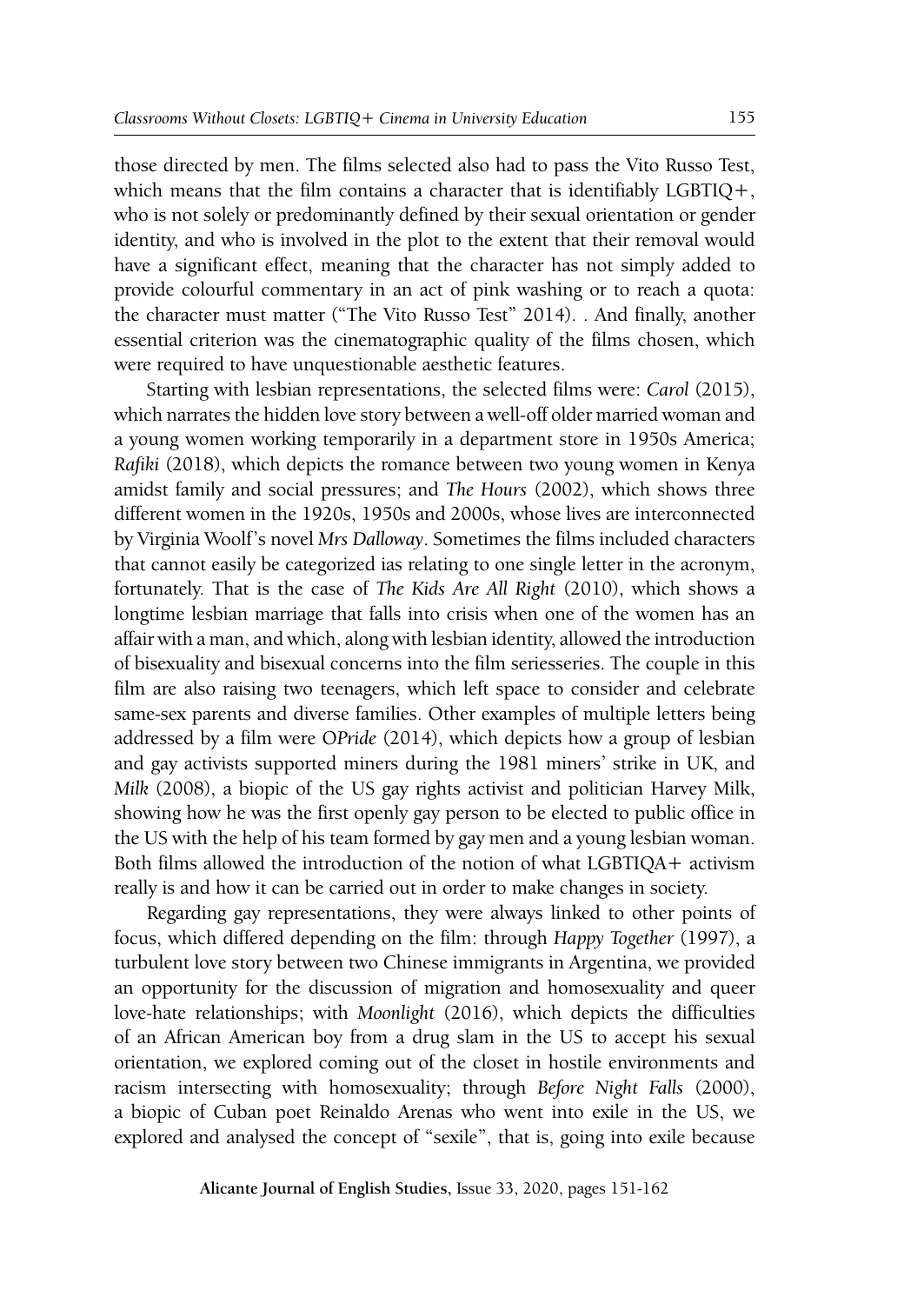of your sexual orientation or identity, and the difficulties it involves. Reinaldo Arenas died of AIDS, so we also addressed the topics of HIV and AIDS during the debates, as we also did with *And the Band Played On* (1993), which shows the doctors and social workers involved in dealing with the first cases of HIV and AIDS in the 1980s in the US; with *Gods and Monsters* (1998), which depicts a retired gay film director who falls in love with his young pool man, we analysed aging in the gay community; and finally, with *Call Me By Your Name* (2017), a film that portrays the love story between a teenager and a young man in the 1980s in Italy, we explored coming-of-age romances and their intricacies when they belong to the LGBTIQ+ community.

In order to explore and comment on trans men representations, we projected *Boys Don't Cry* (1999), a biopic of Brandon Teena, a young trans man from Nebraska who attempted to find himself but became the victim of a brutal hate crime; and *Tomboy* (2011), the story of 10-year-old Laure whose family moves to a new neighbourhood where Laure says that his name is Michael, and spends his summer enjoying his new male identity until the school year starts and the problems begin. Regarding trans women representations, we watched and analysed: *Transamerica* (2005), the story of a trans woman who is refused genital reassignment surgery unless she confronts her past ties and goes on a road trip with her long-lost teenage gay escort son; and *Tangerine* (2015), a dark comedy about two African American trans women in LA on Christmas Day. We addressed trans children and their families with the film *Ma Vie en Rose* (1997), which tells the story of a child who is seen by family and community as a boy, but is vocally insistent that she is a girl. Finally, we approached and gave visibility to the most unknown letter of the acronym, that is, the I of Intersexuality, through two films: *XXY* (2007), the story of a 15-year-old intersex girl who has to cope with her circumstances and define her own identity in a society that is not prepared for her individuality; and *El último verano de la boyita* (2009), which narrates how a teenage intersex boy hides his difference in rural Argentina.

The generosity and warmth of the LGBTIQ+ activists that came to the cinema seminars to discuss the films with the students and spectators and share their life experiences was overwhelming. They were responsible for creating an inspiring atmosphere in each session and for interacting so well with the public, generating critical thinking, and serving as examples of queer survivors to the audience. Tatiana Casado, who is the current President of *Benamics*, the LGBTIQ+ Association of the Balearic Islands, came with her wife and queer writer Teresa Gispert to talk about their family—they have a daughter—and the different ways of practicing activism, a topic that was also approached in depth by the former President of *Benamics*, Jan Gómez at another screening. Child psychologist Jaume Pascual and his husband, History teacher Enrique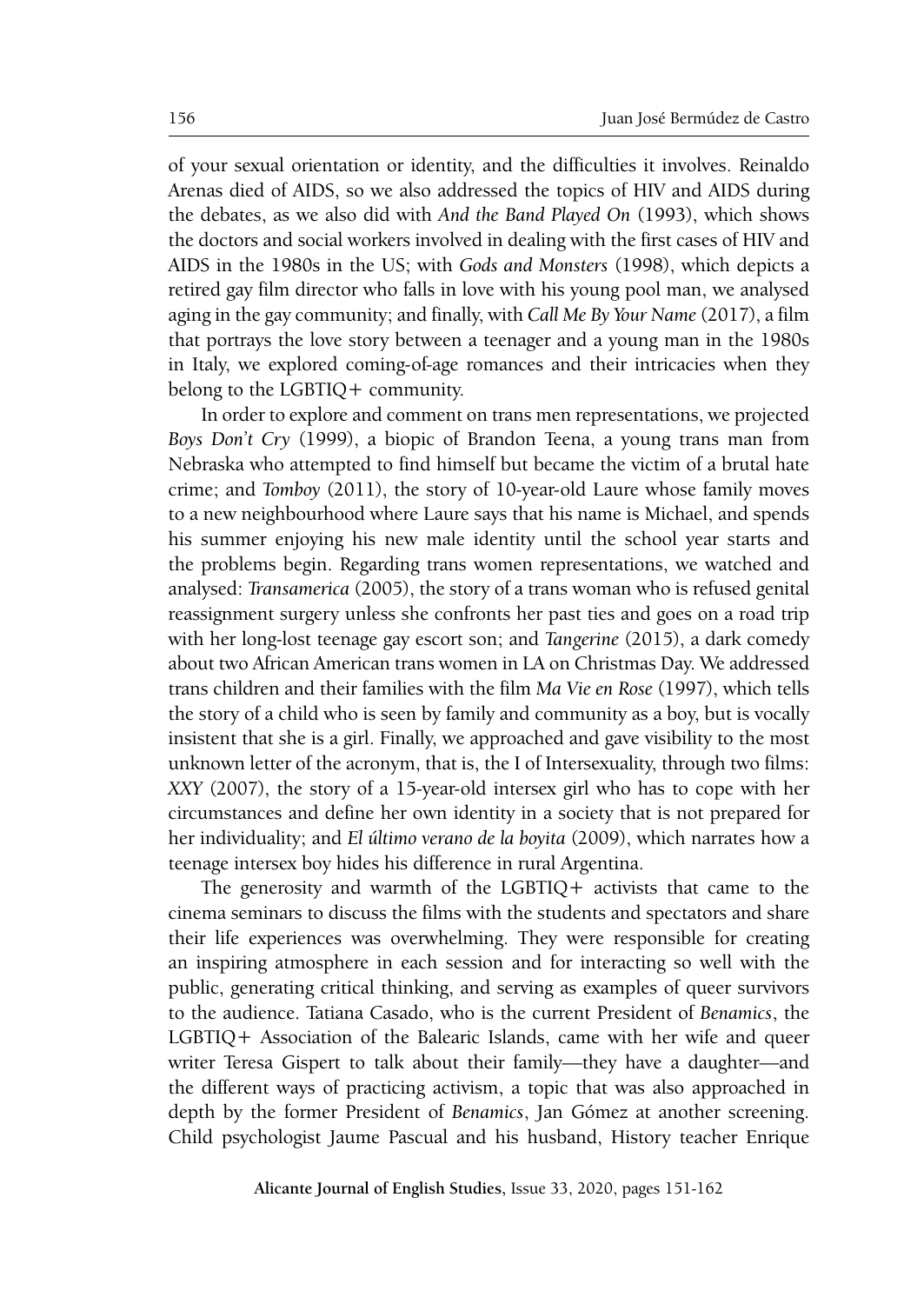Sánchez also talked about their two adopted sons, and what is involved in the adoption process. Introducing the students to these two examples of same-sex marriages with children was essential to the discussion of the topic of diverse families. Venezuelan illustrator Ricardo Useche described what it meant to be a gay immigrant in our country, and Saharan activist Nafi Brahim Salem shared what being non-binary is like within their religious circle. Joan Lluís Llull, who is the President of *ALAS*, the AIDS Association of the Balearic Islands, came with current Head of Internal Medicine in Son Espases Hospital, Dr. Sión Riera, to explain to us how different combating AIDS and HIV was in the 1980s from living with HIV today. Valentín Elorza and Leo Alburquerque shared their life experiences and activism as trans men, and Angela Ponce, the first trans woman to be elected to participate in the Miss Universe beauty pageant, also explained to us that for her, the best part of the fame that the pageant brought with it was allowing her to become an advocate for LGBTIQ+ rights. Africa Pastor, Founder and President of *Fundación Daniaela*, an association that gives support to trans children's families, described all the work that her organization carries out. And finally, activist Mari Carmen Díaz and her intersex daughter introduced us to the intersex community's fight, concerns and worries.

The project was a local success—it made the TV news and was reported on in local newspapers and on the radio––and also in terms of the numbers of people who attended each film seminar. This great reception led to *Aules sense Armaris* being extended to the academic year 2019-20, along with significant improvements. Due to the large number of spectators, the film sessions were relocated to a very special cinema in the city centre of Palma, that of the *Centre Cultural Sa Nostra*, where most important film forums have traditionally been held. In addition, *Aules sense Armaris* became part of the academic R&D regional project "Poetics of Activism: Cultural and Literary Intersectionalities in English Language in the Contemporary World" (GV/2019/134), which brings together scholars from the University of Alicante, the University of the Balearic Islands and the University of Santander who have similar interests in practicing activism as part of the academic courses they teach on. Another achievement was that the students that participated in *Aules Sense Armaris* 2019-20 received credit points that were equivalent to any other of their university courses, and, finally, the positive evaluation of the 2018-19 edition by the *Conselleria d'Educació*, which programs official workshops for teachers, meant that the 2019-20 edition of *Aules Sense Armaris* involved not only students but also primary, secondary and high school teachers, who received 30 hours of training for attending the workshop and participating in the debates with the LGBTIQ+ activists and the rest of the audience. These teachers' final task for the workshop was to include in their own classes a teaching unit based on the projection and discussion of an LGBTIQ+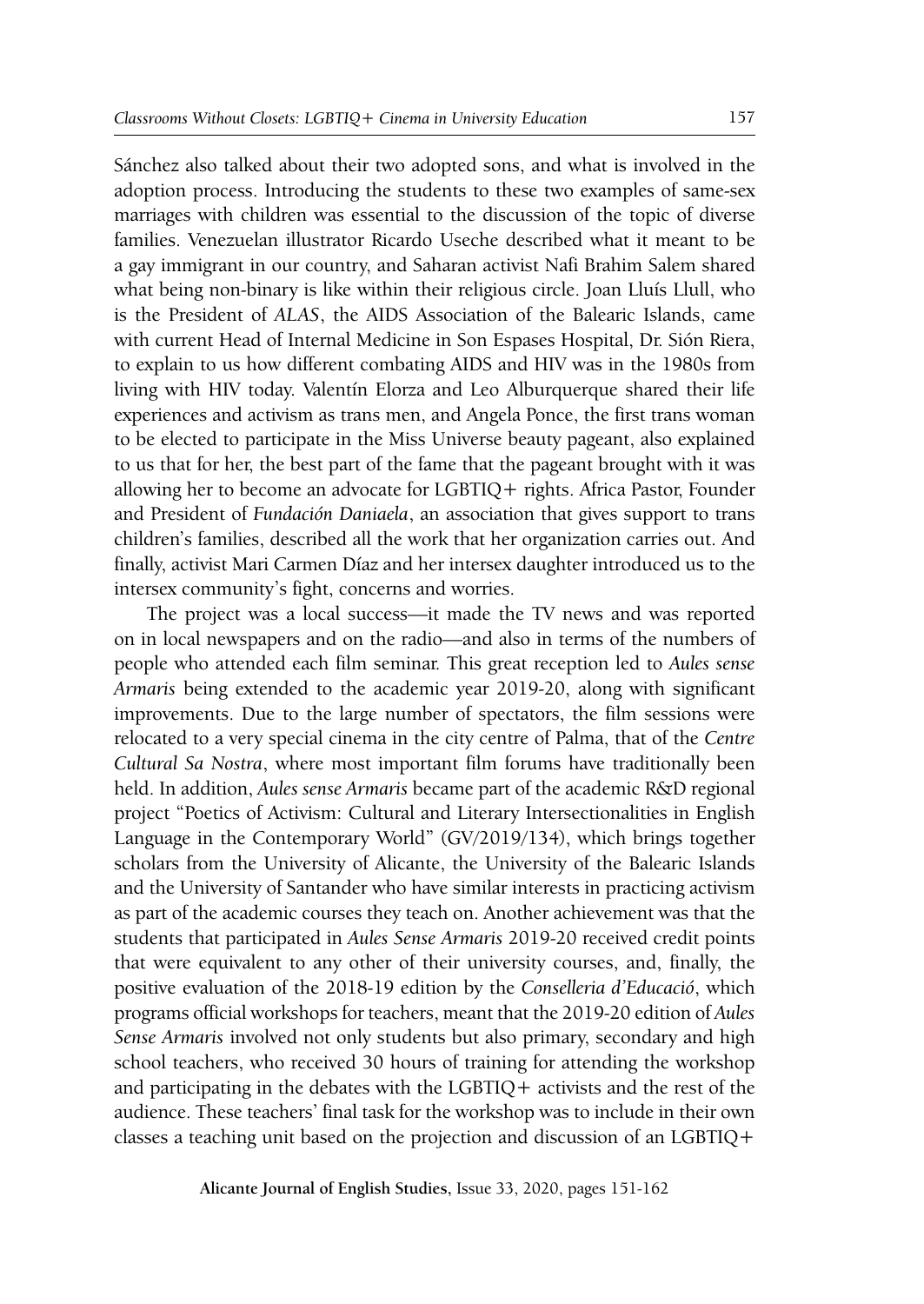film of their choice––but not one of those from the workshop—with their own students. The ultimate goal of both editions of *Aules Sense Armaris* was to carry out LGBTIQ+ activism from the university context, by making hidden social realities in the classroom visible. By projecting and discussing LGBTIQ+ films we have tried to drive our university students' artistic and ethic development so that they can experience their own sexual individuality and that of their classmates with respect, awareness, and joy.

#### **3. Conclusions: Results from Interaction in** *Aules Sense Armaris*

In *Power/Knowledge*, Foucault exposed his genealogical method that aimed "to arrive at an analysis which can account for the constitution of the subject within a historical framework" (1988, 117). Literary theorist Bertens also approached the construction of identities under historiographical concerns, and underlined that "literature does not simply reflect relations of power, but actively participates in the consolidation and/or construction of discourses and ideologies, just as functions as an instrument in the construction of identities, not only at the individual level–that of the subject–but also on the level of the group or even that of the national state. Literature is not simply a product of history; it also actively makes history" (2008, 140).

Similarly, LGBTIQ+ films do not simply make visible realities thate exist in the street, real life experiences that are mostly unknown by cis heteronormative people; queer cinema actively contributes to creating a more diverse society by giving voice and cultural presence to minorities who have been, and are often still, silenced and subjugated. As Marzábal and Arocena remark in *Películas para la educación* (*Films for Education*), in our current plural and open society, cinema offers itself as the ideal territory to re-build our reality. They underline that the best way of learning is by interaction, by contrasting ideas and discourses, and that cinema forums encourage this kind of debate (2016, 15). The interaction that took place among university students, LGBTIQ+ activists, teachers and spectators in *Aules sense Armaris* was extremely fruitful.

One of the lessons that all participants in *Aules Sense Armaris* realized during the two year-long workshops is that each letter in the acronym LGBTIQ+ not only has its own external fight, but also has its own internal battles. In the case of the L, being a woman and a lesbian implies a double burden to fight against within the current heteropatriarchal system. Lesbians' principal concern proved to be the constant need to combat the pervasive male gaze that sees a lesbian couple as another (doubly) female object to be consumed. As Mulvey underlines in "Visual Pleasure and Narrative Cinema," the entire history of cinema has mostly been developed by guiding the spectators through this male gaze that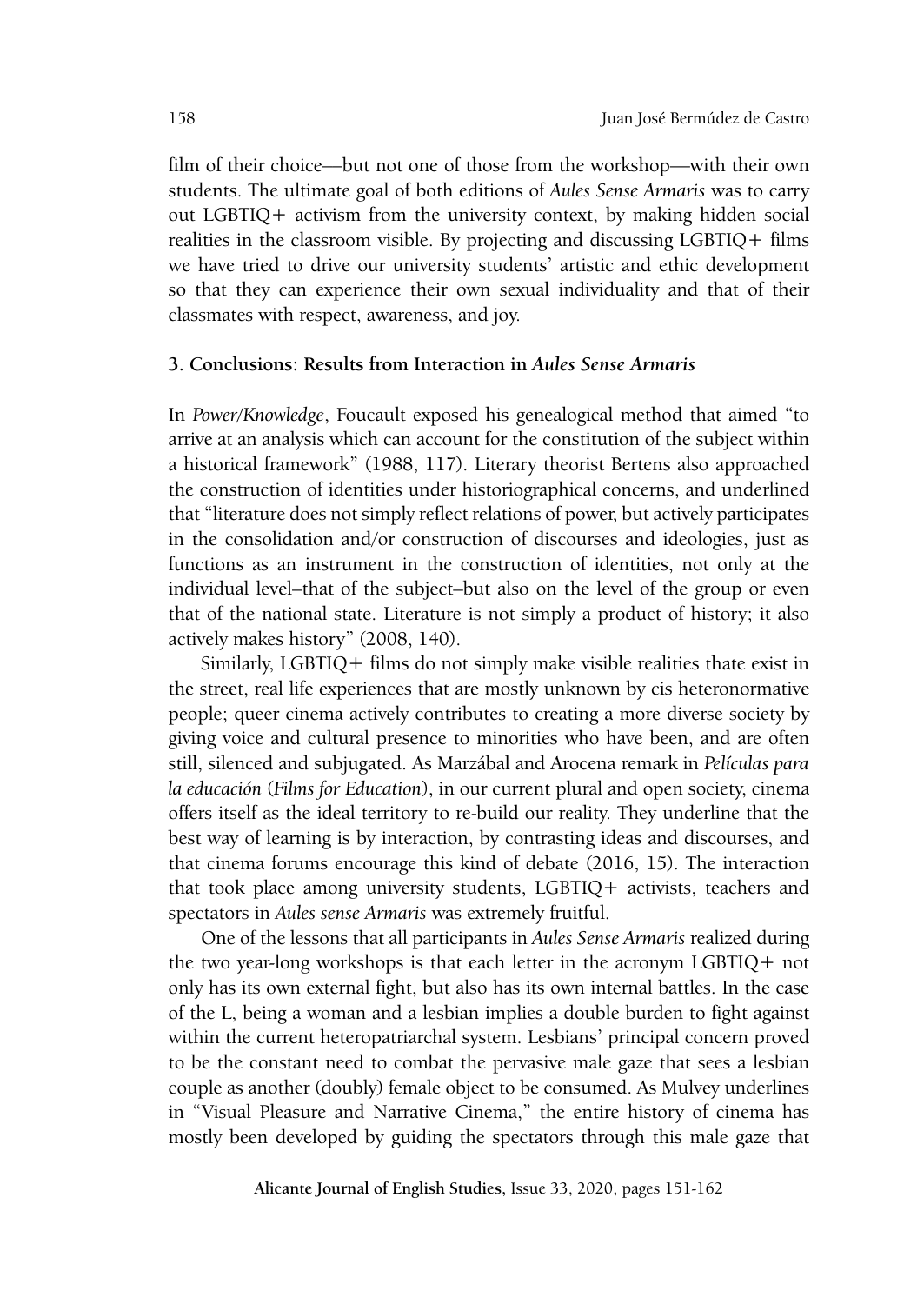has promoted the objectification of women (1975, 6-18). Within the gay men's terrain, combating homonormativity, pink capitalism, and sissyphobia seemed the most necessary issues to tackle. Society still prefers manly gays, because their sexual dissidence remains invisible, and that prejudice and discrimination is also very present within the gay community itself. As flirting apps demonstrate with the omnipresent "masc x masc", a lot of gays seek a masculine guy as a partner, whether for casual sex or a relationship. As Halperin suggests in *How to Do the History of Male Homosexuality*: "Men liked other men to be rough and tough. They may have liked their women and boys to be soft and smooth, but they did not respect theses qualities in a mature man." Halperin adds/also notes notesthat there is a "hierarchical world of the sexual penetration of subordinate males by superordinate males," and denounces the still existing bottomphobia referring to how being anally penetrated has historically been "one of the most flagrant violations of the protocols of manhood" (2002, 112-22). Combatting these stereotypes and encouraging alternative masculinities that oppose the hegemonic, toxic one currently portrayed was one aim of *Aules sense Armaris*.

Concerning bisexual people, the main conclusion reached in the post-film discussion was that not only were they usually not understood outside the LGBTIQ+ community, because heteronormative people often considered them perverts, neither were they within the LGBTIQ+ community, where bisexuals were usually seen as passing through a temporary stage or not brave enough to assume their gay or lesbian orientation. As Angelides remarks in "A History of Bisexuality," bisexuality has historically functioned as the *other* to more traditional notions of sexual identity, thus undermining the binary categories of heteroand homosexuality. Indeed, Angelides extolls the concept of "queer" arguing that queer studies have provided a new discursive space where the category of bisexuality has for the first time found a welcoming space for the articulation of its identity (2001, 199).

Regarding trans people, a frequent topic that appeared during the post-film discussionss was how trans men often have to confront cis men's discrimination against them for not being "truly men" or for being in the process of sexual reassignment. As Halberstam mentions in *Female Masculinity*, female-to-male transsexual discourses, when elaborated from queer perspectives, can purposely defy hegemonic forms of masculinity to embrace the category of transgender as a progressive one that promises dialogue and cohabitation in gender-queer worlds (1998, 13). In the film forum discussion trans women guests and spectators identified that their main fights were their complete integration into the entire spectrum of the labour market, and their battle with intolerant and narrowminded TERFs (Trans Excluding Radical Feminists) who exclude trans women from feminist acts or demonstrations. In this respect, Stone's "Empire Strikes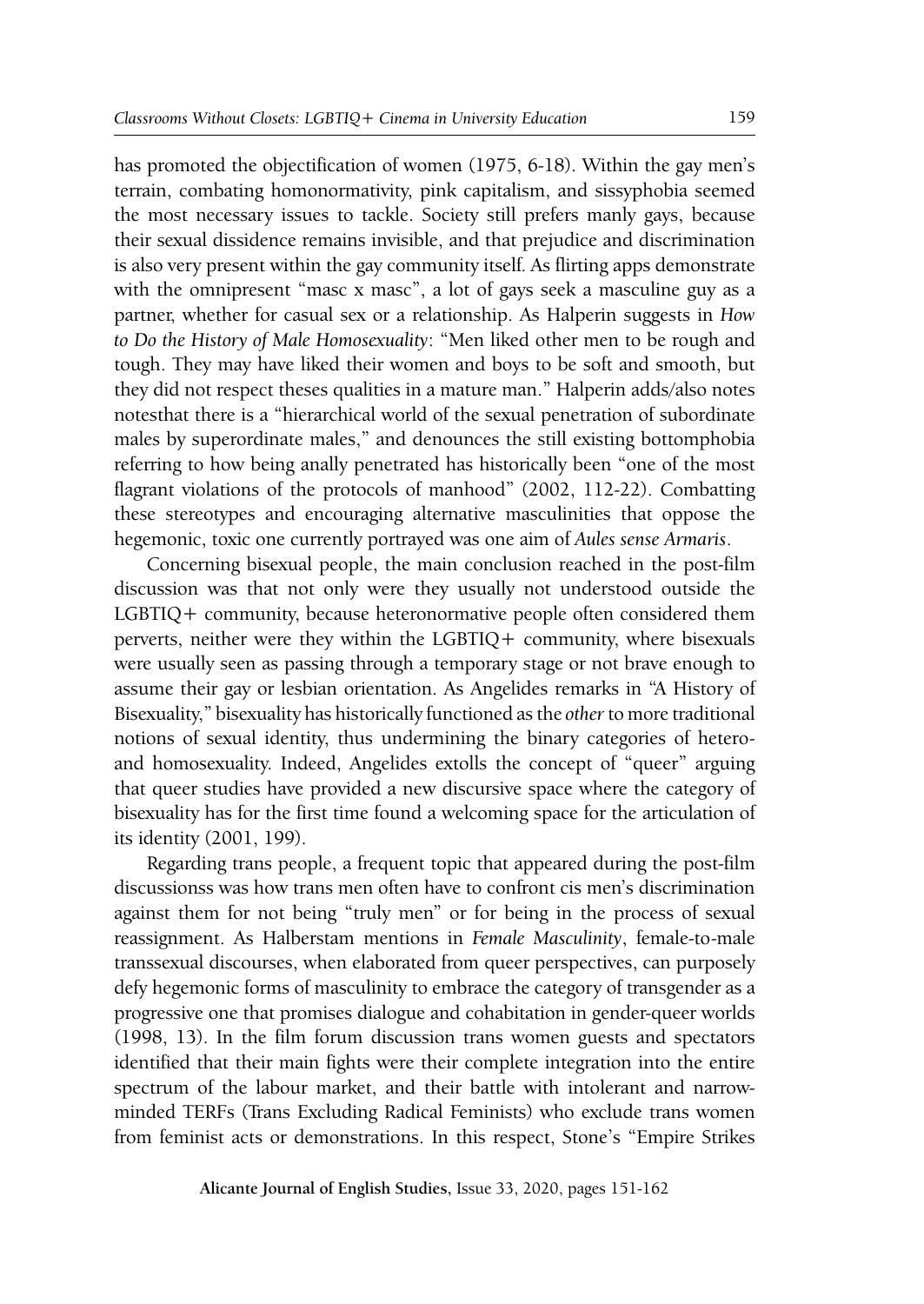Back: A Posttransexual Manifesto," which is considered the founding text of transfeminism, was very present in various film discussions, as on a number of occasions excerpts were read out and commented on: for example, Stone's argument that "we find the epistemologies of white male medical practice, the rage of radical feminist theories and the chaos of lived gendered experience meeting on the battlefield of the transsexual body" (1988, 13). Finally, the film workshop revealed that Intersex people's fights and concerns are mostly unknown, both within and without the LGBTIQ+ community. According to Morland in "What Can Queer Theory do for Intersex," the fact that the nerves in intersex people's genitalia have usually been damaged by surgery several times during their childhood and without their consent accounts for the problematic effects of intersex surgery (2009, 285). The audience of *Aules sense Armaris* agreed with intersex children's parents who spoke at the film forum that genital surgery immediately after birth should these days be forbidden until the intersex child as a teenager is capable of deciding whether to undergo surgery or not.

One last topic that gave rise to hot and interesting discussion during many of the film sessions was the concept of "queer." Some people within the LGBTIQ+ community rejected the term "queer" assuring that it was an umbrella that encompassed too many identities, and they preferred to stick to—or make use of—only their specific letter in the acronym and fight exclusively for that letter's rights. Some other LGBTIQ+ people, on the contrary, accepted the term "queer" as another non-binary option of understanding sexual orientation and gender identity, while there were also those who endorsed the letter Q as a new paradigm of thinking about sexuality because of its quintessential intersectional nature. As Hall and Jagose remark in the Introduction of *The Routledge Queer Studies Reader*, which they edited, queerness addresses the ways in which various categories of difference such as race, ethnicity, class, gender, and nationality inflect and transform each other. They highlight that queer learning studies and teaching approaches the formation of sexuality alongside race, citizenship and diasporic identities "in order to demonstrate the significant ways in which sexual and racial identities are inextricable" (2013, xvii-xvii). Indeed, endorsing queer anti-identitarianism facilitates the fight not only for each letter's interests, but for the entire LGBTIQ+ community's worries in a more empathic way. As a general conclusion regarding all these related concerns to each letter in the acronym LGBTIQ+, the film forum discussions proved that each letter has its own fight and claims, although there is a common battle that affects the entire LGBTIQ+ community and it is to achieve a better legislation to protect all its members.

To sum up, the most important point to come out of the two editions of *Aules Sense Armaris* is that the university context proved to be the perfect territory in which activist proposals, in this case an LGBTIQ+ film workshop, can be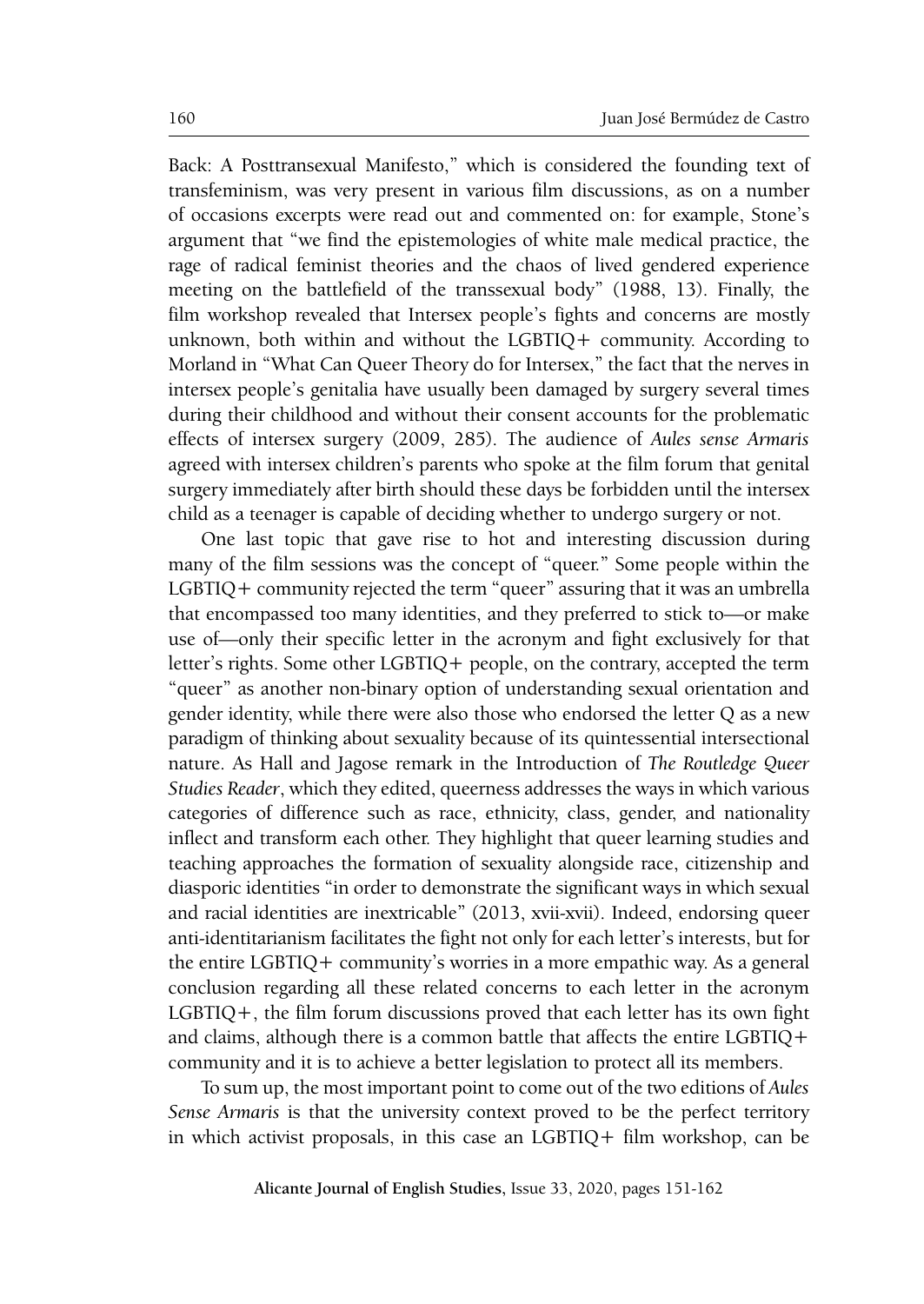carried out as a means to promote critical thinking and social change. As Huerta remarks, this is exactly what "transeducate" consists in: addressing education towards social change in defence of human rights (2016, 16).

## **Works Cited**

- Ahmed, Sarah. 2004. *The Cultural Politics of Emotion*. London and New York: Routledge.
- Angelides, Steven. 2001. *A History of Bisexuality*. Chicago and London: U of Chicago P.
- Bertens, Hans. 2008. *Literary Theory*. London and New York: Routledge.
- Butler, Judith. 1993. "Critically Queer." *GLQ* 1, No.1. November 1993. https://doi. org/10.1215/10642684-1-1-17
- Foucault, Michel. 1988. *Power/Knowledge: Selected Interviews and Other Writings 1972-1977*. New York: Random House.
- Halberstam, Judith. 1998. *Female Masculinity*. Durham, NC: Duke UP. https://doi. org/10.2307/j.ctv11hpjb1
- Hall, Donald E. and Annamarie Jagose. 2013. *The Routledge Queer Studies Reader*. London and New York: Routledge. https://doi.org/10.4324/9780203720776
- Halperin, David M. 2002. *How to Do the History of Homosexuality*. Chicago and London: U of Chicago P.
- Huerta, Ricard. 2016. *Transeducar: Arte, Docencia y Derechos LGTB*. Barcelona: Egales.
- Lauzen, Martha. 2020. "The Celluloid Ceiling: Behind-the-Scenes Employment of Women on the Top 100, 250, and 500 Films of 2019." *Center for the Study of Women in Television and Film*. San Diego, CA: San Diego State U.
- Marrero, Roberta. 2018. *We Can Be Heroes: Una celebración de la cultura LGTBQ+.* Barcelona: Planeta.
- Marzábal, Iñigo and Carmen Arocena. 2016. Introduction. In *Películas para la educación: Aprender viendo cine, aprender a ver cine*. Edited by I. Mendizabal and C. Arocena. Madrid: Cátedra. McKee, Robert. 1993. *Story: Substance, Structure, Style and the Principles of Screening*. Princeton, New Jersey: Princeton UP.
- Morland, Iain. 2009. "What Can Queer Theory Do For Intersex?" *GLQ A Journal of Lesbian and Gay Studies* 15:2. 285-312. https://doi.org/10.1215/10642684- 2008-139
- Mulvey, Laura. 1975. "Visual Pleasure and Narrative Cinema." *Screen* 16:3. 6-18. https://doi.org/10.1093/screen/16.3.6
- Schoonover, Karl, and Rosalind Galt. 2016. *Queer Cinema in the World*. Durham and London: Duke UP. https://doi.org/10.1515/9780822373674
- SEDWICK, Eve Kosofsky. 1993. "Queer and Now." Chapeter 1. In *Tendencies*. Durham: Duke UP, 1-22. https://doi.org/10.1215/9780822381860-001